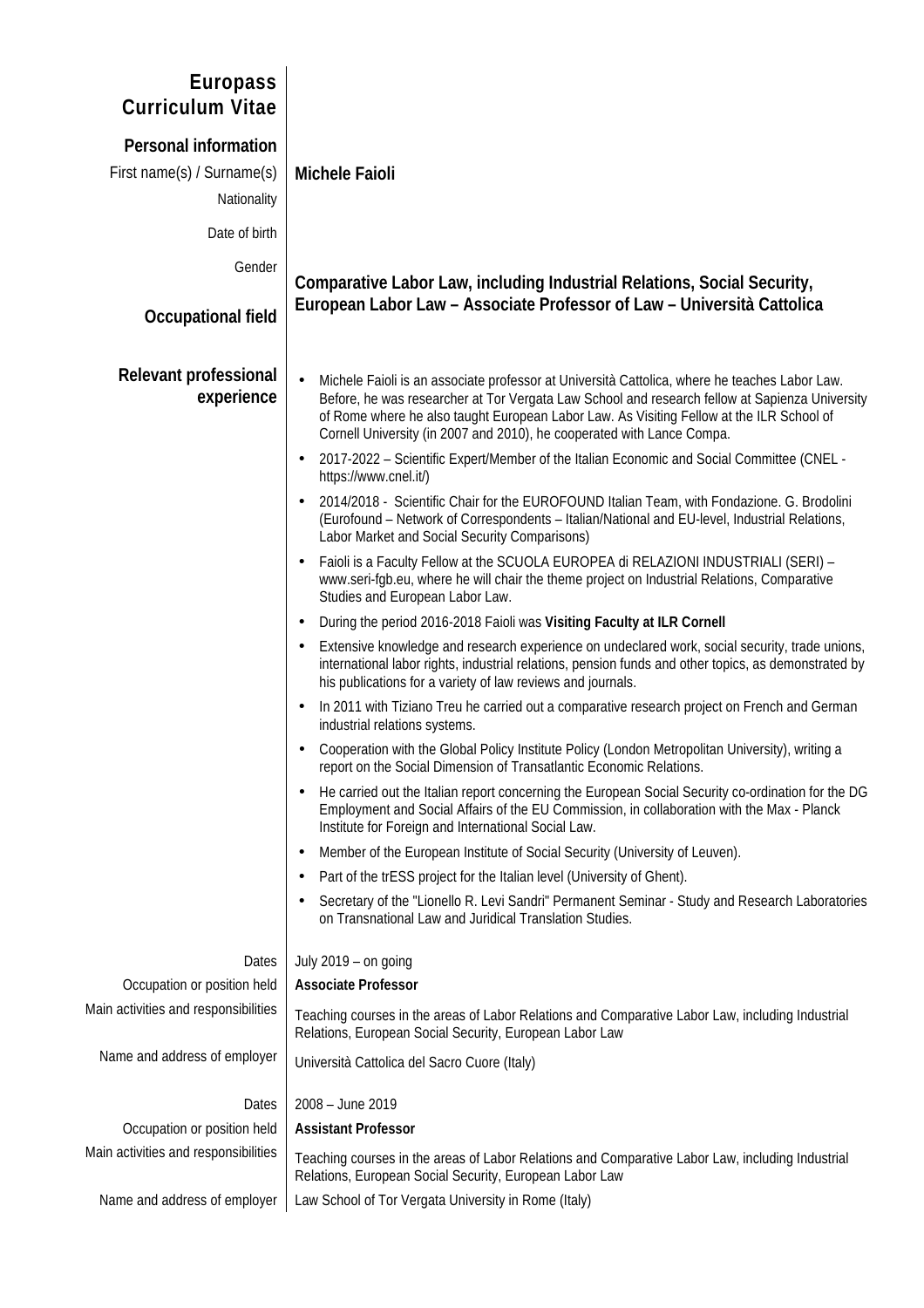| Dates                                | $2012 - on going$                                                                                                                                                                                   |
|--------------------------------------|-----------------------------------------------------------------------------------------------------------------------------------------------------------------------------------------------------|
| Occupation or position held          | Chair - Principal Investigator                                                                                                                                                                      |
| Main activities and responsibilities | PhD teaching courses, themes projects building and research tasks in the areas of labor relations and<br>comparative labor law, including industrial relations, social security, European labor law |
| Name and address of employer         | SCUOLA EUROPEA DI RELAZIONI INDUSTRIALI - SERI                                                                                                                                                      |
| Dates                                | 2011/2017                                                                                                                                                                                           |
| Occupation or position held          | <b>Visiting Professor</b>                                                                                                                                                                           |
| Main activities and responsibilities | Teaching courses in the areas of labor relations and comparative labor law, including industrial<br>relations, social security, European labor law                                                  |
| Name and address of employer         | Università Cattolica del Sacro Cuore (Italy)                                                                                                                                                        |
| Dates                                | 2012                                                                                                                                                                                                |
| Occupation or position held          | <b>Visiting Fellow</b>                                                                                                                                                                              |
| Main activities and responsibilities | Researches tasks, workshop, themes project building                                                                                                                                                 |
| Name and address of employer         | Fordham Law School (NY)                                                                                                                                                                             |
|                                      |                                                                                                                                                                                                     |
| Dates                                | $2010 - 2011$                                                                                                                                                                                       |
| Occupation or position held          | Chair                                                                                                                                                                                               |
| Main activities and responsibilities | Board; scientific and administrative functions                                                                                                                                                      |
| Name and address of employer         | Unions/employers association institution for vocational training                                                                                                                                    |
|                                      |                                                                                                                                                                                                     |
| Dates                                | 2010 - 2012 and for the period 2016/2018                                                                                                                                                            |
| Occupation or position held          | <b>Visiting Fellow</b>                                                                                                                                                                              |
| Main activities and responsibilities | Research tasks, workshop, themes project building                                                                                                                                                   |
| Name and address of employer         | <b>ILR School Cornell University</b>                                                                                                                                                                |
|                                      |                                                                                                                                                                                                     |
| Dates                                | 2007                                                                                                                                                                                                |
| Occupation or position held          | <b>Visiting Fellow</b>                                                                                                                                                                              |
| Main activities and responsibilities | Researches tasks, workshop, themes project building                                                                                                                                                 |
| Name and address of employer         | ILR School of Cornell University                                                                                                                                                                    |
| Dates                                | 2002 - 2008                                                                                                                                                                                         |
| Occupation or position held          | <b>Research Fellow</b>                                                                                                                                                                              |
| Main activities and responsibilities |                                                                                                                                                                                                     |
|                                      | Teaching courses in the areas of labor relations and comparative labor law, including industrial<br>relations, social security, European labor law                                                  |
| Name and address of employer         | Sapienza University of Rome                                                                                                                                                                         |
| Dates                                | $2004 - 2005$                                                                                                                                                                                       |
| Occupation or position held          | <b>Research Fellow</b>                                                                                                                                                                              |
| Main activities and responsibilities | Research on EU Social Security Coordination                                                                                                                                                         |
| Name and address of employer         | Consortium - Universities, DG Employment, Research Institutions                                                                                                                                     |
|                                      |                                                                                                                                                                                                     |
|                                      | 0000000                                                                                                                                                                                             |
|                                      |                                                                                                                                                                                                     |
|                                      |                                                                                                                                                                                                     |
|                                      |                                                                                                                                                                                                     |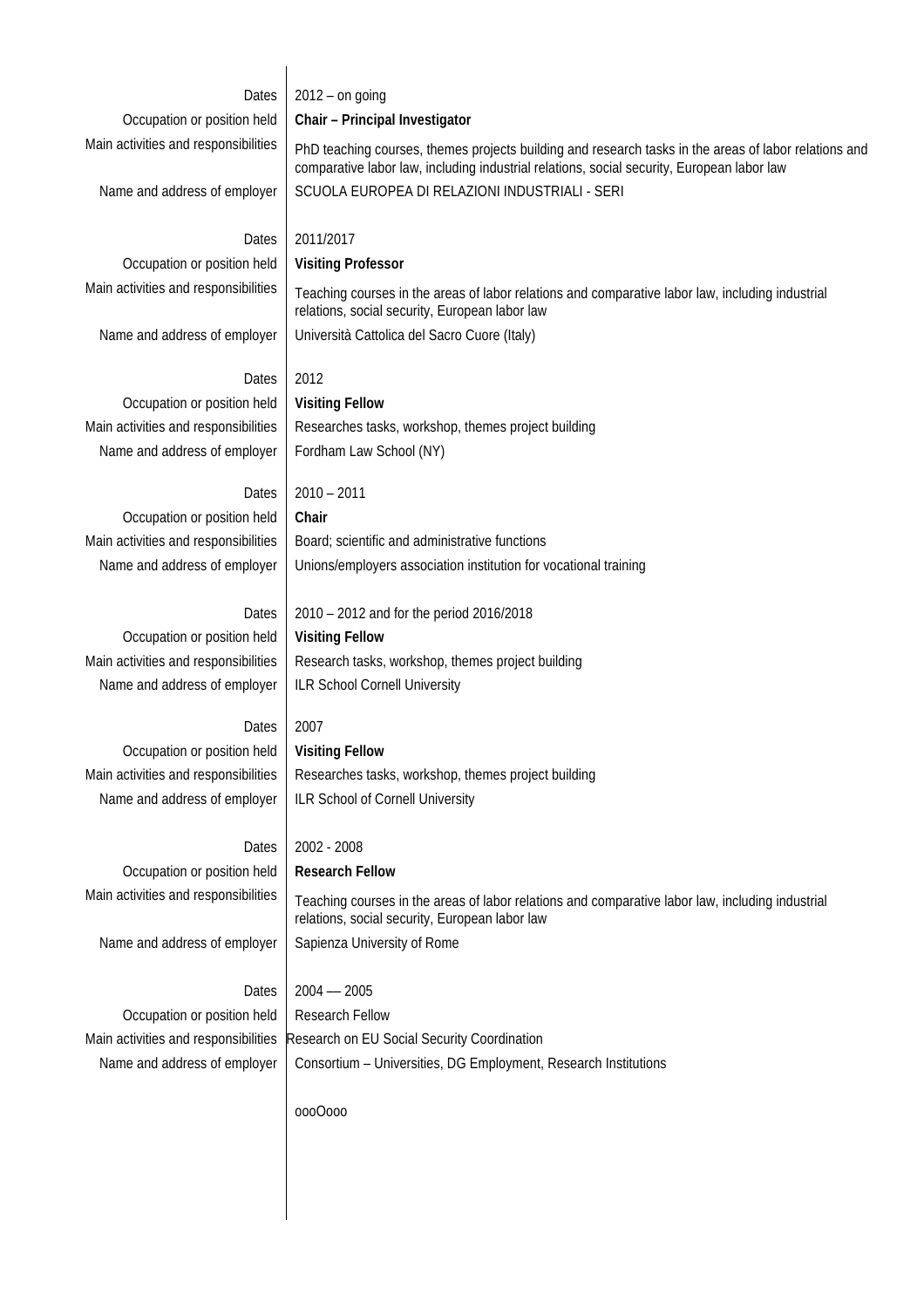Dates  $\vert$  2002 – ongoing Occupation or position held | Law Firms (International and National based) Main activities and responsibilities | Lawyer – Labor, Industrial Relations, Collective Bargaining, Social Security

# **Education and training**

# Dates 2003

Title of qualification awarded | Diploma Principal subjects/ occupational skills | Orientation in the U.S. Legal System

Name and type of organisation | American University/ Law School - ILI Washington DC

Dates  $\vert$  2002 – 2007 Title of qualification awarded  $\parallel$  Research fellow (assegnista di ricerca) Principal subjects/ occupational skills  $\parallel$  Social security and undeclared work in Europe Name and type of organisation **Sapienza University of Rome**

# Dates 2001

Title of qualification awarded  $\vert$  Diploma Principal subjects/ occupational skills | Harmonization of the national social security systems Name and type of organisation EISS (European Institute of Social Security), Cortona – Workshop for young researchers – EU social

Dates |  $1999 - 2000$ Title of qualification awarded | LL.M. Master Degree in European Social Security Law Principal subjects/ occupational skills Ethnic minorities in EU and social rights Name and type of organisation **KUL, University of Leuven**

Dates 1999

security

Title of qualification awarded | Diploma/Socrates Program Name and type of organisation **KUB, University of Tilburg** 

Principal subjects/ occupational skills | Pension Funds in EU and Social Security Coordination in EU Member States

Dates 1998

Title of qualification awarded Degree in Law - J.D. *(Juris Doctor)* cum laude Principal subjects/ occupational skills  $\parallel$  Social Security Systems in Italy and Chile: Comparative Analysis Name and type of organisation **LUISS, University of Rome - Law School**

# **Personal skills and competences**

Mother tongue(s) **Italian**

Other language(s) Self-assessment *Understanding Speaking Writing European level (\*)* 

| ,           |          |               |            |                 |                    |  |                   |         |            |
|-------------|----------|---------------|------------|-----------------|--------------------|--|-------------------|---------|------------|
| essment     |          | Understanding |            | <b>Speaking</b> |                    |  |                   | Writing |            |
| า level (*) |          | Listening     | Reading    |                 | Spoken interaction |  | Spoken production |         |            |
| English     |          | Proficient    | Proficient |                 | Proficient         |  | Proficient        |         | Proficient |
|             | $\cdots$ |               |            |                 |                    |  |                   |         |            |

*(\*) Common European Framework of Reference for Languages*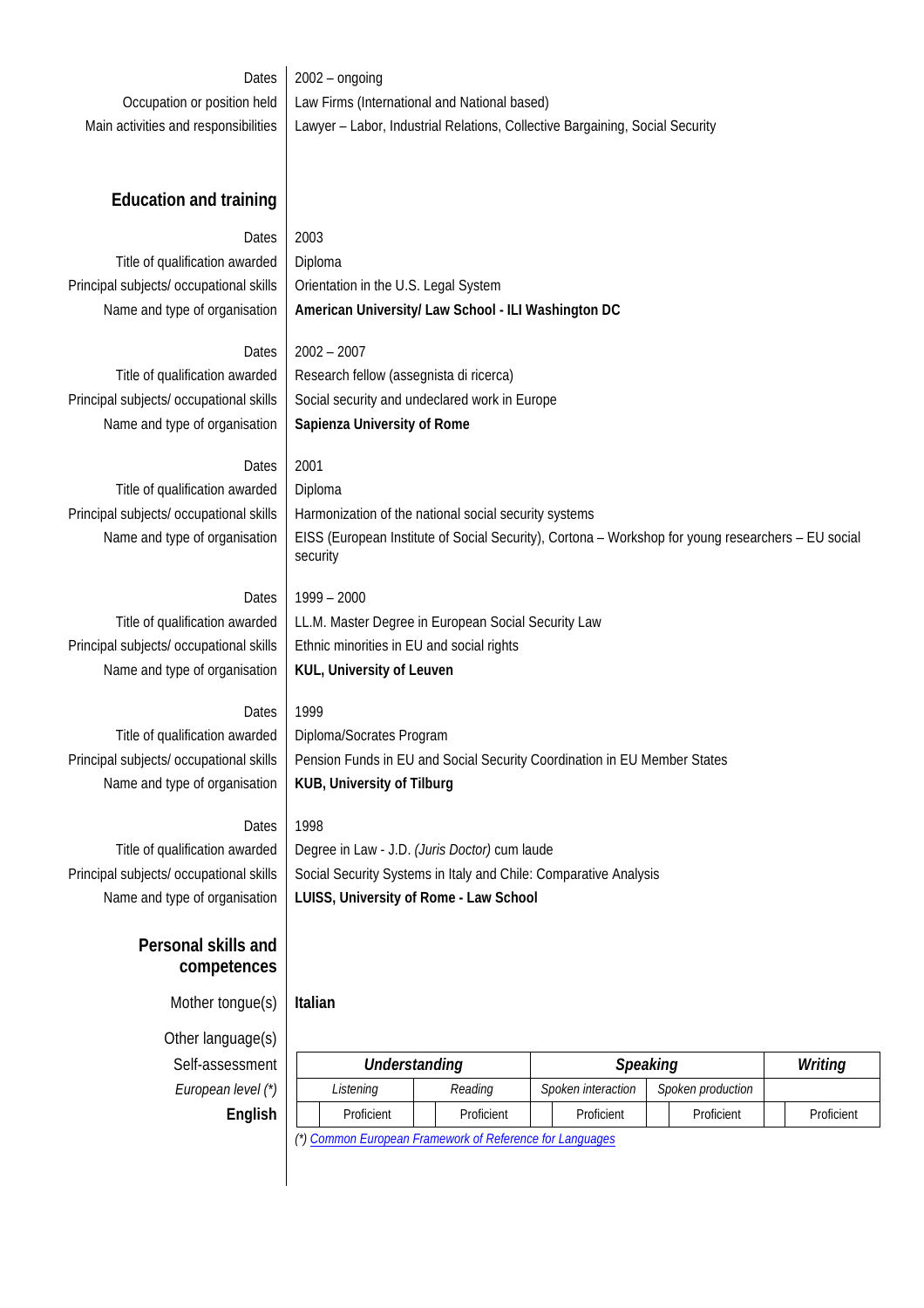**Michele Faioli was Principal Investigator/Scientific Coordinator at National/Euopean Levels of the following Research Projects**

| <b>Research Project</b>                                                                                                                                                                               | <b>Institution</b>                            | Year      | <b>Main Co-Investigators</b>                                                                                      |
|-------------------------------------------------------------------------------------------------------------------------------------------------------------------------------------------------------|-----------------------------------------------|-----------|-------------------------------------------------------------------------------------------------------------------|
| Paritarian Institutions in Italy<br>and in Europe - Indagine sulla<br>Bilateralità in Italia e in alcuni<br>Paesi europei (Francia,<br>Germania, Spagna, Svezia) -<br>Linee essenziali della ricerca. | Minister of Labor Affairs -<br>Italy          | 2011-2013 | University of Rome,<br><b>Fondazione Giacomo</b><br><b>Brodolini</b>                                              |
| <b>Industrial Relations beyond</b><br>Europe                                                                                                                                                          | Eurofound                                     | 2012-2013 | University of Rome,<br><b>Fondazione Giacomo</b><br><b>Brodolini</b>                                              |
| <b>US/EU Trade for Cross-Border</b><br><b>Alternative Societies, Labor</b><br>and Industrial Relations in the<br><b>TTIP Transatlantic Free-Trade</b><br><b>Agreement Guidelines</b>                  | <b>Fondazione Giacomo</b><br><b>Brodolini</b> | 2013      | <b>ILR Cornell</b><br>University/University of Rome                                                               |
| <b>Employers Organizations in</b><br>Europe                                                                                                                                                           | Confindustria                                 | 2012      | University of Rome,<br><b>Fondazione Giacomo Brodlini</b>                                                         |
| <b>Decentralized collective</b><br>bargaining in France,<br>Germany and Italy: industrial<br>relations and SMEs<br>interactions for economic<br>growth.                                               | <b>European Commission</b>                    | 2013      | <b>University of Rome, IRES</b><br>France, Universität Duisburg-<br>Essen, Fondazione Giacomo<br><b>Brodolini</b> |
| Eurofound - Network of<br>Correspondents -<br><b>Italian/National and EU-level</b>                                                                                                                    | Eurofound                                     | 2014-2018 | <b>Fondazione Giacomo</b><br>Brodolini - University of Rome                                                       |
| Posting of Workers. Current<br>situation and challenges.                                                                                                                                              | <b>European Parliament</b>                    | 2016-18   | <b>Fondazione Giacomo</b><br><b>Brodolini - University of Rome</b>                                                |
| <b>Gig-Economy and Social</b><br><b>Security</b>                                                                                                                                                      | <b>European Parliament</b>                    | 2017      | <b>Fondazione Giacomo</b><br><b>Brodolini</b>                                                                     |
| Irregular Work and<br><b>Construction Sector</b>                                                                                                                                                      | <b>European Commission</b>                    | 2016-2018 | Casse Edili, Soka Bau,<br><b>Fundacion Laboral de la</b><br>Construcción                                          |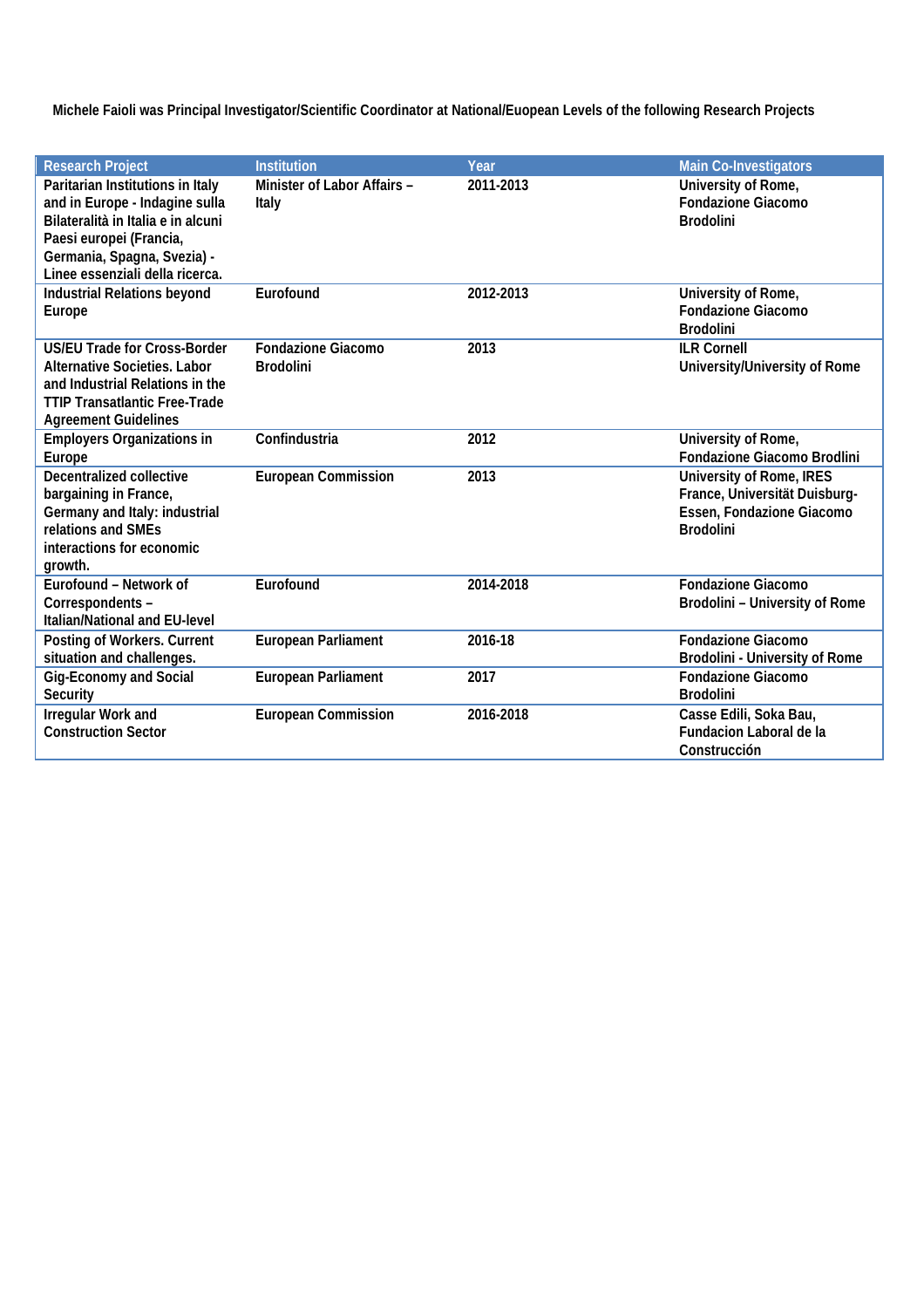# **Publications**

# **Books**

| 2018                                                                                                                                                   |
|--------------------------------------------------------------------------------------------------------------------------------------------------------|
| Faioli M (2018). Mansioni e macchina intelligente, Torino:Giappichelli, ISBN: 978-88-921-1754-9, ISSN: 1827-3300                                       |
|                                                                                                                                                        |
| 2<br>2017                                                                                                                                              |
| Faioli M (2017). Gli enti bilaterali tra obbligo e libertà nel sistema normativo italiano. WORKING PAPERS FONDAZIONE G. BRODOLINI, vol. 13, p.         |
| 1-56, ROMA: Fondazione Brodolini, ISBN: 9788895380438                                                                                                  |
|                                                                                                                                                        |
|                                                                                                                                                        |
| 3<br>2011                                                                                                                                              |
| Faioli M (2011). La posizione professionale del lavoratore socio di cooperativa. QUADERNI DI RICERCA SULL'IMPRESA COOPERATIVA, p. 1-                   |
| 111, ROMA: ISICOOP, ISBN: 9788896343098                                                                                                                |
|                                                                                                                                                        |
| 2009<br>4                                                                                                                                              |
|                                                                                                                                                        |
| Faioli M, con postfazione di Arthurs H. (2009). "DECENCY AT WORK": della tendenza del lavoro alla dignità. CATEGORIE INTERCULTURALI E                  |
| SAPERE GIURIDICO. ESERCIZI DI LETTURA, ROMA: Edizioni Nuova Cultura, ISBN: 978-88-6134-243-9, ISSN: 2039-8484                                          |
|                                                                                                                                                        |
| 2008<br>5                                                                                                                                              |
| Faioli M (2008). Il lavoro prestato irregolarmente. MILANO:Giuffrè, ISBN: 88-14-14086-3                                                                |
|                                                                                                                                                        |
|                                                                                                                                                        |
|                                                                                                                                                        |
| Essays                                                                                                                                                 |
| 2019                                                                                                                                                   |
| Croce G, Faioli M (2019). Lavorare tutti, lavorare meno. MENABO' DI ETICA ED ECONOMIA, p. 1-5                                                          |
|                                                                                                                                                        |
| 2019<br>2                                                                                                                                              |
| Faioli M (2019). Misurazione della rappresentatività sindacale, privacy e collettaggio. RIVISTA GIURIDICA DEL LAVORO E DELLA PREVIDENZA                |
|                                                                                                                                                        |
| SOCIALE, vol. 1, p. 93-110, ISSN: 0392-7229                                                                                                            |
|                                                                                                                                                        |
| 2018<br>3                                                                                                                                              |
| Faioli M (2018). Introduction on How to Matchmake Gig Economy with Labour Standards. ECONOMIA & LAVORO, vol. 1, ISSN: 0012-978X                        |
|                                                                                                                                                        |
| 3<br>2018                                                                                                                                              |
| Faioli M (2018). Sistemi di «social» blockchain, previdenza pubblica e smart contracts . RIVISTA DEL DIRITTO DELLA SICUREZZA SOCIALE,                  |
|                                                                                                                                                        |
| vol. 3, p. 489-506, ISSN: 1720-562X, doi: 10.3241/91100                                                                                                |
|                                                                                                                                                        |
| 2018<br>4                                                                                                                                              |
| Faioli M (2018). Anticipi pensionistici. Problemi e prospettive di riforma. FEDERALISMI.IT, vol. 17, p. 2-14, ISSN: 1826-3534                          |
|                                                                                                                                                        |
| 5<br>2018                                                                                                                                              |
|                                                                                                                                                        |
| Faioli M (2018). Gig Economy and Market Design. Why to Regulate the Market of Jobs Carried Out Through Digital Platforms. ECONOMIA &                   |
| LAVORO, vol. 1, ISSN: 0012-978X                                                                                                                        |
|                                                                                                                                                        |
| 2018<br>6                                                                                                                                              |
|                                                                                                                                                        |
|                                                                                                                                                        |
| Faioli M (2018). Il costo dei diritti previdenziali tra sostenibilità finanziaria ed equilibrio intergenerazionale. DIRITTI LAVORI MERCATI, vol. 1, p. |
| 138-145, ISSN: 1722-7666                                                                                                                               |
|                                                                                                                                                        |
| 2018<br>7                                                                                                                                              |
| Faioli M (2018). Relazione a-tecnica tra art. 38 Cost. e art. 36 Cost. Pensioni, adeguamento automatico e equilibrio di bilancio. FEDERALISMI.IT,      |
| vol. 3, p. 1-12, ISSN: 1826-3534                                                                                                                       |
|                                                                                                                                                        |
|                                                                                                                                                        |
| 2017<br>8                                                                                                                                              |
| Faioli M (2017). Introduction. The EUBS without States?. ECONOMIA & LAVORO, vol. 1, p. 7-10, ISSN: 0012-978X                                           |
|                                                                                                                                                        |
| 9<br>2017                                                                                                                                              |
|                                                                                                                                                        |
| Faioli M (2017). Jobs App, Gig-Economy e Sindacato. RIVISTA GIURIDICA DEL LAVORO E DELLA PREVIDENZA SOCIALE, vol. 2, p. 291-305,                       |
| ISSN: 0392-7229                                                                                                                                        |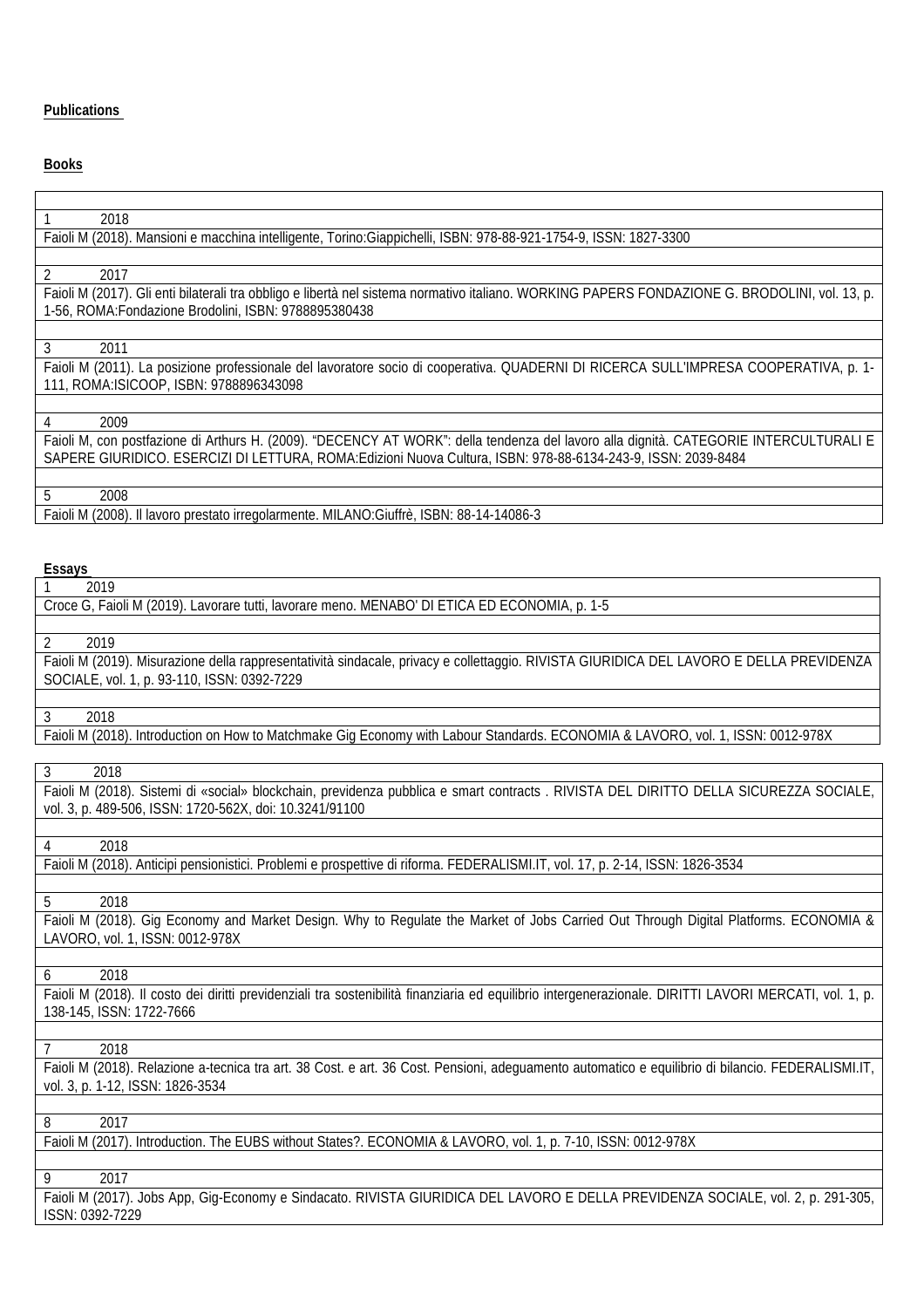| 10<br>2017                                                                                                                                                                                                                                              |
|---------------------------------------------------------------------------------------------------------------------------------------------------------------------------------------------------------------------------------------------------------|
| Faioli M (2017). Premialità e contrattazione collettiva"mission-oriented". ECONOMIA & LAVORO, vol. 2, p. 37-47, ISSN: 0012-978X                                                                                                                         |
|                                                                                                                                                                                                                                                         |
| 2017<br>11<br>Faioli M, Bologna S (2017). Sull'adeguatezza dell'EUBS - indennità euro-unitaria di disoccupazione . RIVISTA DEL DIRITTO DELLA SICUREZZA<br>SOCIALE, vol. 1, p. 29-52, ISSN: 1720-562X, doi: 10.3241/86011                                |
| 12<br>2016                                                                                                                                                                                                                                              |
| Faioli M, Petrilli E, Faioli D (2016). Blockchain, contratti e lavoro. La ri-rivoluzione del digitale nel mondo produttivo e nella PA. ECONOMIA &<br>LAVORO, vol. 2, p. 139-159, ISSN: 0012-978X                                                        |
| 13<br>2016                                                                                                                                                                                                                                              |
| Faioli M (2016). Posting and Wage Settings. The Italian Viewpoint. . ECONOMIA & LAVORO, vol. 1, p. 47-57, ISSN: 0012-978X                                                                                                                               |
| 2016<br>14                                                                                                                                                                                                                                              |
| Faioli M (2016). Prassi e teoria delle relazioni collettive nelle imprese di minori dimensioni del terziario: la disarmonica identità di RETE Imprese<br>Italia. DIRITTI LAVORI MERCATI, vol. 1, p. 97-121, ISSN: 1722-7666                             |
| 2016<br>15                                                                                                                                                                                                                                              |
| Faioli M (2016). Pubblici poteri e responsabilità nel sistema dei fondi paritetici per la formazione continua. RIVISTA DEL DIRITTO DELLA<br>SICUREZZA SOCIALE, vol. 3, p. 493-512, ISSN: 1720-562X, doi: 10.3241/84103                                  |
| 16<br>2015                                                                                                                                                                                                                                              |
| Faioli M (2015). Libero scambio, tutele e sostenibilità. Su cosa il Ttip interroga il (nuovo) diritto del lavoro. RIVISTA GIURIDICA DEL LAVORO E<br>DELLA PREVIDENZA SOCIALE, vol. 4, p. 781-795, ISSN: 0392-7229                                       |
| 17<br>2015                                                                                                                                                                                                                                              |
| Faioli M (2015). The Quest for a New Generation of Labor Chapter in the Ttip. ECONOMIA & LAVORO, vol. 2, p. 103-120, ISSN: 0012-978X, doi:<br>10.7384/81051                                                                                             |
| 2014<br>18                                                                                                                                                                                                                                              |
| Faioli M (2014). Deprivazione materiale, assistenza sociale e diritti sulle cose. RIVISTA GIURIDICA DEL LAVORO E DELLA PREVIDENZA<br>SOCIALE, vol. 2, p. 279-304, ISSN: 0392-7229                                                                       |
| 19<br>2014                                                                                                                                                                                                                                              |
| Faioli M (2014). Dissenso collettivo e razionalità individuali nelle relazioni industriali italiane. Il decentramento contrattuale nella prospettiva degli<br>accordi interconfederali del 2011-14. ECONOMIA & LAVORO, vol. 1, p. 7-22, ISSN: 0012-978X |
|                                                                                                                                                                                                                                                         |
| 2014<br>20<br>Faioli M, Raitano M (2014). Il patto tra generazioni nel sistema di previdenza degli agenti di commercio. RIVISTA DEL DIRITTO DELLA<br>SICUREZZA SOCIALE, vol. 3, p. 333-364, ISSN: 1720-562X, doi: 10.3241/77931                         |
| 2013                                                                                                                                                                                                                                                    |
| 21<br>Faioli M (2013). Autonomia collettiva e concorrenza nel sistema riformato della vendita della stampa quotidiana e periodica. DIRITTO DELLE<br>RELAZIONI INDUSTRIALI, vol. 1, p. 101-115, ISSN: 1121-8762                                          |
|                                                                                                                                                                                                                                                         |
| 2013<br>22<br>Faioli M (2013). Europa, Germania, lingua e metodo nel diritto transnazionale del lavoro. STUDI GERMANICI, p. 357-377, ISSN: 0039-2952                                                                                                    |
| 2013<br>23                                                                                                                                                                                                                                              |
| Faioli M (2013). Welfare privato in Europa, Casi studio e comparazione. OSSERVATORIO GIURIDICO MEFOP, vol. 33, p. 1-27                                                                                                                                  |
| 2012<br>24<br>Faioli M (2012). Oltre la continuità. La contrattazione collettiva decentrata nell'esperienza francese e tedesca. RIVISTA ITALIANA DI DIRITTO DEL<br>LAVORO, p. 481-519, ISSN: 0393-2494                                                  |
| 2012<br>25                                                                                                                                                                                                                                              |
| Faioli M (2012). Pre-occupazione e in-occupazione giovanile. Risposte del diritto "riflessivo" al mercato del lavoro. DIRITTO DELLE RELAZIONI<br>INDUSTRIALI, vol. 2, p. 376-393, ISSN: 1121-8762                                                       |
| 2011<br>26<br>Faioli M (2011). Attualità e dibattito in tema di costo del lavoro, retribuzione e politiche dei redditi. RIVISTA DEL DIRITTO DELLA SICUREZZA                                                                                             |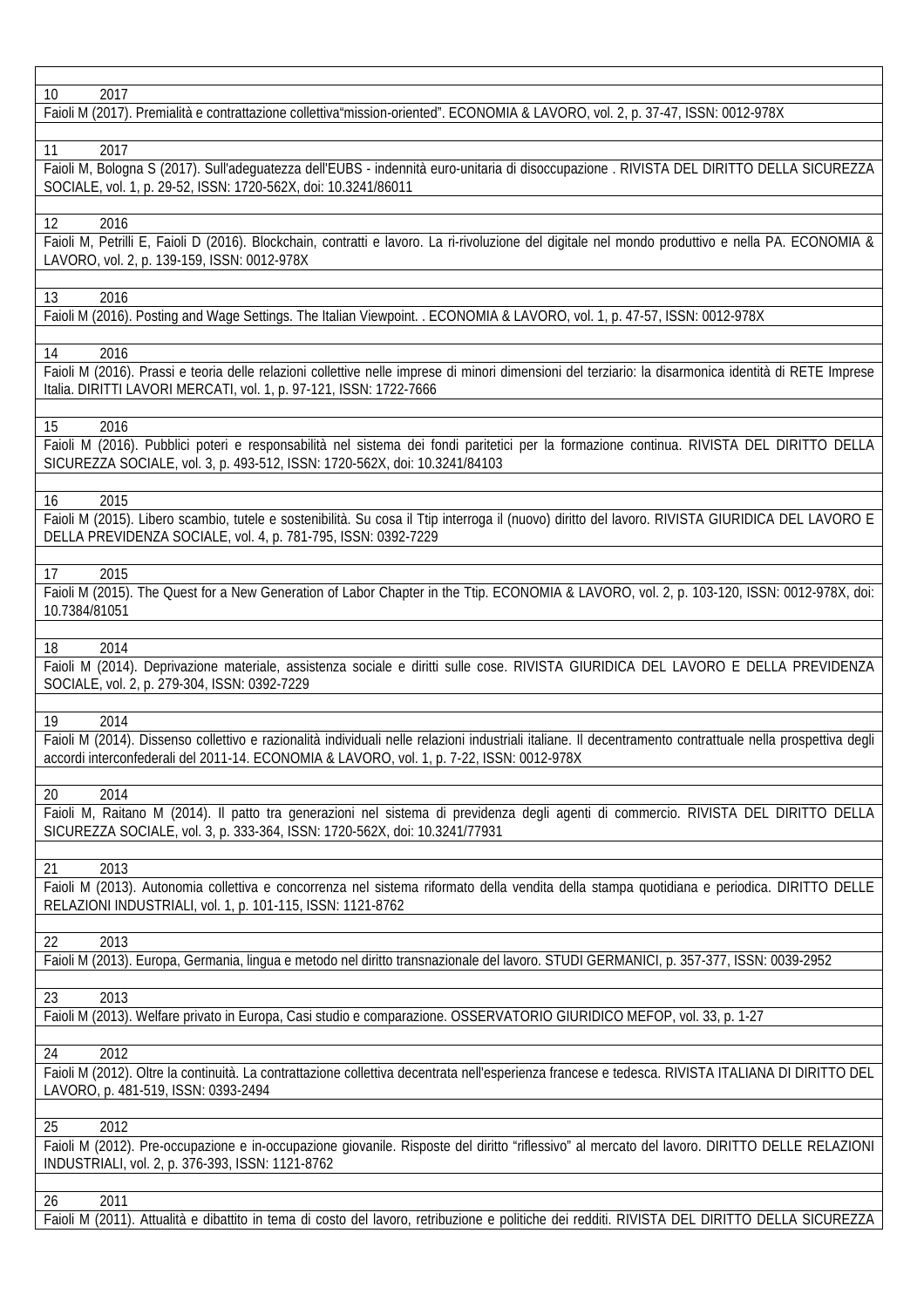SOCIALE, vol. 3, p. 663-707, ISSN: 1720-562X

### 27 2011

Faioli M, PANDOLFO A (2011). Lavoro e produttività nell'economia globale. La contrattazione collettiva decentrata dopo la manovra di ferragosto 2011. FEDERALISMI.IT, vol. 16, ISSN: 1826-3534

#### 28 2011

Faioli M (2011). Riforma Fiscale e redditi di lavoro dipendente: per una fiscalità volta verso il nuovo millennio. ARCHIVIO CERADI

#### 29 2010

Faioli M (2010). Detroit non è Pomigliano. Il diritto sindacale nordamericano e il caso Chrysler-Fiat. Rivista italiana di diritto del lavoro, vol. 4, p. 387-421, ISSN: 0393-2494

# 30 2010

Faioli M (2010). The ILO's 'Decent Work' And Labour Law Deregulation: Can They Be Reconciled?. SOCIAL EUROPE JOURNAL, ISSN: 2046- 9810

#### 31 2009

Faioli M (2009). Il lavoro irregolare. DIGESTO DELLE DISCIPLINE PRIVATISTICHE, SEZIONE COMMERCIALE, vol. Aggiornamento, p. 440-454

#### 32 2009

Faioli M (2009). Sul lavoro dignitoso. Dalla modernizzazione del diritto del lavoro alla nozione di "decency at work". FORMAZIONE E LAVORO, vol. 3, p. 89-97, ISSN: 0015-7767

#### 33 2008

Faioli M (2008). Riepilogo delle recenti innovazioni in materia di previdenza complementare nella legge n. 247 del 2007. OSSERVATORIO GIURIDICO MEFOP, vol. 16, p. 9-11

# 34 2007

Faioli M (2007). Prestazione di fatto di lavoro subordinato. DIGESTO DELLE DISCIPLINE PRIVATISTICHE, SEZIONE COMMERCIALE

#### 35 2006

Faioli M (2006). Evoluzione del recente approccio legislativo in materia di lavoro sommerso DURC e clausole sociali. PREVIDENZA E ASSISTENZA PUBBLICA E PRIVATA, vol. 1, p. 127-138, ISSN: 1825-0424

#### 36 2006

Faioli M (2006). Il sistema di vigilanza del lavoro sommerso al vaglio della Corte Costituzionale. IL DIRITTO DEL LAVORO, vol. 1, p. 77-85, ISSN: 0012-3404

#### 37 2006

Faioli M (2006). Riforme della previdenza complementare: il rapporto Turner, il caso neozelandese e le prospettive comunitarie. RIVISTA DEL DIRITTO DELLA SICUREZZA SOCIALE, vol. 3, p. 719-730, ISSN: 1720-562X

#### 38 2005

Faioli M (2005). Sull'irregolarità delle prestazioni di lavoro in occasione di processi di esternalizzazione. LAVORO E PREVIDENZA OGGI, vol. 7, p. 1103-1116, ISSN: 0390-251X

### 39 2005

Faioli M (2005). Sulla nozione di lavoro irregolare tra deregolamentazione del mercato del lavoro, esclusione sociale e tecniche di emersione. PREVIDENZA E ASSISTENZA PUBBLICA E PRIVATA, vol. 2, p. 377-410, ISSN: 1825-0424

#### 40 2004

Faioli M (2004). Sui recenti interventi di riorganizzazione dell'attività ispettiva come misura di contrasto al lavoro irregolare. PREVIDENZA E ASSISTENZA PUBBLICA E PRIVATA, vol. 2, p. 643-657, ISSN: 1825-0424

### 41 2004

Faioli M (2004). Sulla sanzione previdenziale quale misura di contrasto al lavoro irregolare. PREVIDENZA E ASSISTENZA PUBBLICA E PRIVATA, vol. 1, p. 273-291, ISSN: 1825-0424

# 42 2002

Faioli M (2002). Il lavoro irregolare delle persone di origine extracomunitaria: il contributo forfettario tra regolarizzazione e legalizzazione. RIVISTA DELLA PREVIDENZA PUBBLICA E PRIVATA, vol. 4, p. 627-637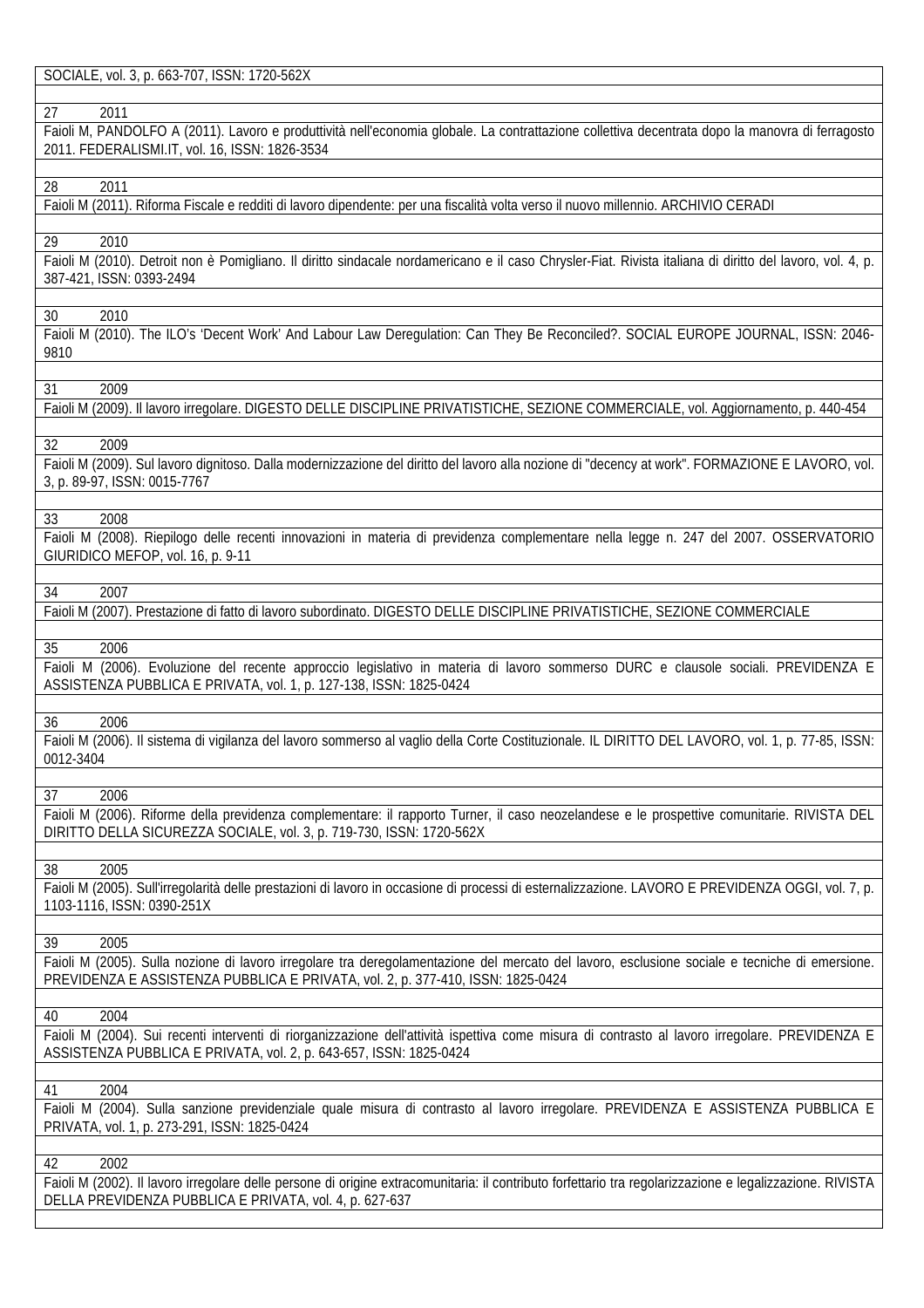| Faioli M, Errigo C (2002). Inquadramento fiscale e previdenziale dei compensi derivanti da attività di sindaco o amministratore percepito da<br>avvocato professionista. RIVISTA DELLA PREVIDENZA PUBBLICA E PRIVATA, vol. 3, p. 433-443                                                                                       |
|--------------------------------------------------------------------------------------------------------------------------------------------------------------------------------------------------------------------------------------------------------------------------------------------------------------------------------|
|                                                                                                                                                                                                                                                                                                                                |
| Nota a sentenza                                                                                                                                                                                                                                                                                                                |
|                                                                                                                                                                                                                                                                                                                                |
| 2012<br>1<br>Faioli M (2012). I fondi paritetici per la formazione continua. Bilateralità di scopo, contribuzione, natura privatistica. MASSIMARIO DI<br>GIURISPRUDENZA DEL LAVORO, vol. 5, p. 395-403, ISSN: 0025-4959                                                                                                        |
| $\overline{2}$<br>2011                                                                                                                                                                                                                                                                                                         |
| Faioli M (2011). Equivoci sull'accostamento tra pensione e retribuzione nel pubblico impiego. MASSIMARIO DI GIURISPRUDENZA DEL LAVORO,<br>vol. 4, p. 265-274, ISSN: 0025-4959                                                                                                                                                  |
| $\mathfrak{Z}$<br>2011                                                                                                                                                                                                                                                                                                         |
| Faioli M (2011). Sciopero e risarcimento del danno per la giurisprudenza svedese nel caso Laval. DIRITTO DELLE RELAZIONI INDUSTRIALI, vol.<br>2, p. 574-582, ISSN: 1121-8762                                                                                                                                                   |
| 2010<br>4                                                                                                                                                                                                                                                                                                                      |
| Faioli M (2010). Volo si volam: sull'applicazione della condizione alla transazione ex art. 2113 c.c. DIRITTO DELLE RELAZIONI INDUSTRIALI,<br>ISSN: 1121-8762                                                                                                                                                                  |
| 5<br>2009                                                                                                                                                                                                                                                                                                                      |
| Faioli M (2009). Effettività territoriale del diritto del lavoro e tutela del lavoro all'estero. MASSIMARIO DI GIURISPRUDENZA DEL LAVORO, vol. 8-<br>9, p. 675-682, ISSN: 0025-4959                                                                                                                                            |
| 2005<br>6                                                                                                                                                                                                                                                                                                                      |
| Faioli M (2005). Il sistema sanzionatorio del lavoro sommerso al vaglio della Corte Costituzionale. IL DIRITTO DEL LAVORO, vol. 2, p. 233-238,<br>ISSN: 0012-3404                                                                                                                                                              |
| $\overline{7}$<br>2005                                                                                                                                                                                                                                                                                                         |
| Faioli M (2005). Sui recenti sviluppi giurisprudenziali in tema di pensione di reversibilità. PREVIDENZA E ASSISTENZA PUBBLICA E PRIVATA,<br>vol. 2, p. 452-455, ISSN: 1825-0424                                                                                                                                               |
| 2005<br>8                                                                                                                                                                                                                                                                                                                      |
| Faioli M (2005). Sull'individuazione della retribuzione imponibile mediante contratto collettivo aziendale con riferimento all'incidenza di componenti<br>della retribuzione diretta su istituti di retribuzione indiretta. PREVIDENZA E ASSISTENZA PUBBLICA E PRIVATA, vol. 3, p. 612-615, ISSN: 1825-<br>0424                |
|                                                                                                                                                                                                                                                                                                                                |
| 9<br>2004<br>Faioli M (2004). L'evoluzione della nozione di sanzione previdenziale nell'elaborazione giurisprudenziale. Il caso del reato di omesso versamento di<br>ritenute previdenziali e assistenziali su retribuzioni non corrisposte. PREVIDENZA E ASSISTENZA PUBBLICA E PRIVATA, vol. 1, p. 168-171,<br>ISSN: 1825-042 |
|                                                                                                                                                                                                                                                                                                                                |
| 2004<br>10<br>Faioli M (2004). Previdenza complementare e retribuzione imponibile. PREVIDENZA E ASSISTENZA PUBBLICA E PRIVATA, vol. 4, p. 1109-<br>1111, ISSN: 1825-0424                                                                                                                                                       |
| 2003<br>11                                                                                                                                                                                                                                                                                                                     |
| Faioli M (2003). Regime previdenziale della transazione novativa. IL DIRITTO DEL LAVORO, vol. 1-2, p. 57-66, ISSN: 0012-3404                                                                                                                                                                                                   |
| 2002<br>12                                                                                                                                                                                                                                                                                                                     |
| Faioli M (2002). La "coabitazione familiare" come forma di discriminazione indiretta. IL DIRITTO DEL LAVORO, vol. 4, p. 367-370, ISSN: 0012-<br>3404                                                                                                                                                                           |
| 13<br>2002                                                                                                                                                                                                                                                                                                                     |
| Faioli M (2002). Le dimissioni per giusta causa in relazione all'indennità di disoccupazione ordinaria: involontarietà e autotutela individuale.<br>RIVISTA DELLA PREVIDENZA PUBBLICA E PRIVATA, vol. 5, p. 705-718, ISSN: 1826-3739                                                                                           |
| 2002<br>14                                                                                                                                                                                                                                                                                                                     |
| Faioli M (2002). Nota alla sentenza della Corte di Giustizia del 22 gennaio 2002, C218-00, Cisal contro INAIL. RIVISTA DELLA PREVIDENZA                                                                                                                                                                                        |
|                                                                                                                                                                                                                                                                                                                                |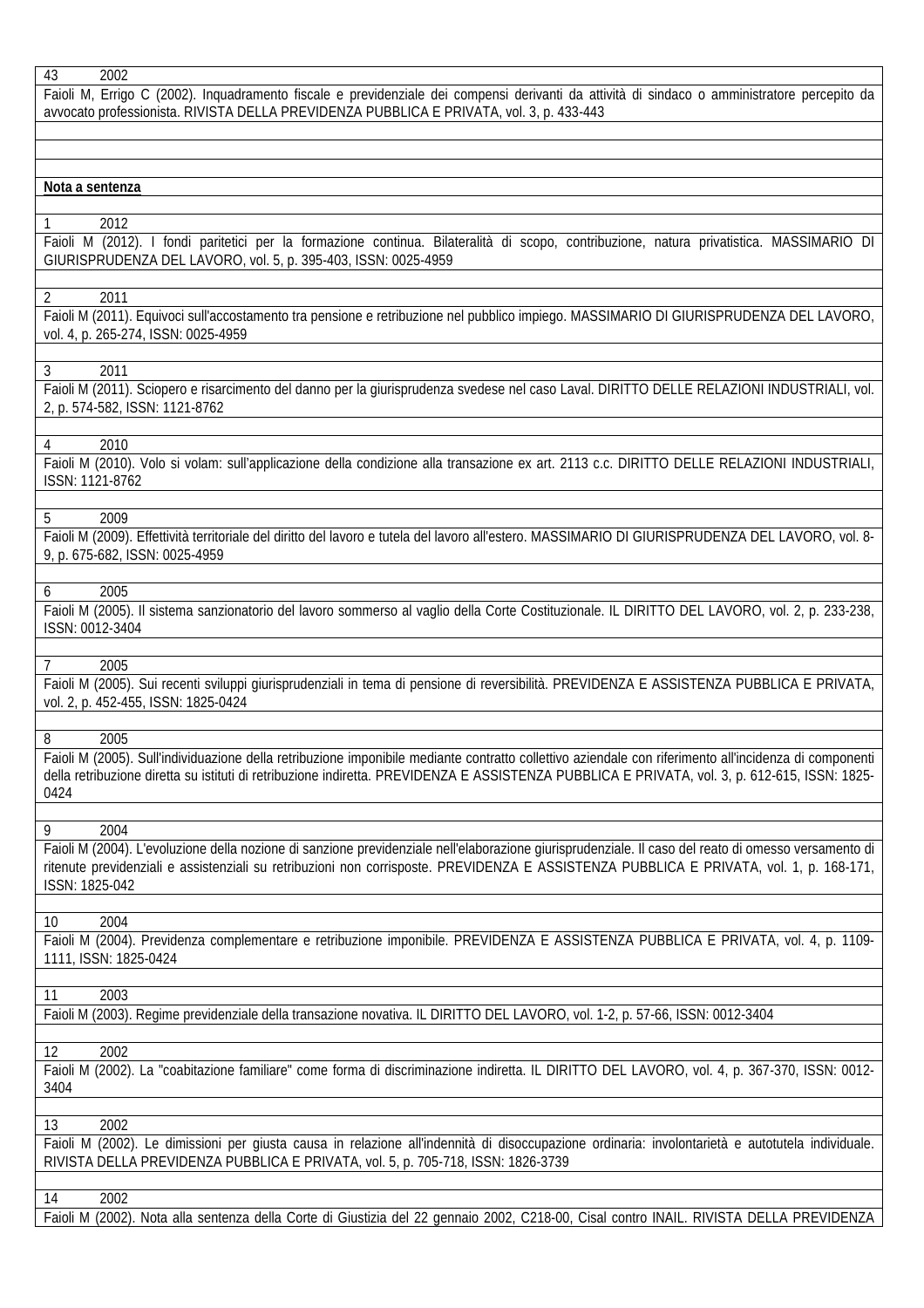PUBBLICA E PRIVATA, vol. 1, p. 92-104, ISSN: 1826-3739

# 15 2001

Faioli M (2001). Diritto della previdenza ed assistenza sociale. Il criterio della stabile organizzazione nel posting tra diritto sociale comunitario e Modello di convenzione OCSE. IL DIRITTO DEL LAVORO, vol. 2-3, p. 172-177, ISSN: 0012-3404

# **Books' Chapters**

| 2019                                                                                                                                                     |
|----------------------------------------------------------------------------------------------------------------------------------------------------------|
| Faioli M (2019). Clausola di Claw back. In: (a cura di): Confortini M, Clausole negoziali. Profili teorici e applicativi di clausole negoziali tipiche e |
| atipiche. p. 809-824, TORINO:UTET                                                                                                                        |

2 2019

Faioli M (2019). Protocolli e accordi sulla rappresentatività e la contrattazione collettiva. Quadro della situazione al 2018. In: (a cura di): Treu T, XX Rapporto Mercato del Lavoro e Contrattazione Collettiva. p. 275-291, ROMA:Rapporto CNEL, ISBN: 978-88-944279-0-5

3 2018

Faioli M (2018). Il lavoro nella città industriale di domani. In: Faioli M, Fantoni G, Mancini M . Lavoro e organizzazione nella logistica 4.0. WORKING PAPERS FONDAZIONE G. BRODOLINI, p. 69-83, ROMA:Fondazione Brodolini, ISBN: 9788895380469

### 4 2017

Faioli M (2017). Clausola di tutela contro pratiche storno di dipendenti . In: (a cura di): Confortini M, Clausole negoziali. Profili teorici e applicativi di clausole negoziali tipiche e atipiche. p. 1587-1599, ISBN: 978-88-5981636-2

### 5 2017

Faioli M, Papa D (2017). Il raccordo ministeriale e le connessioni con gli altri enti. In: (a cura di): Esposito M, Il nuovo sistema ispettivo e il contrasto al lavoro irregolare dopo il Jobs Act. IL NUOVO DIRITTO DEL LAVORO, p. 41-50, TORINO:Giappichelli Editore, Torino, ISBN: 9788875243869

### 6 2017

Faioli M (2017). Posizione del problema. Relazioni industriali che sfidano Industry 4.0 e Gig-Economy. In: Iacovone D, Radoccia S, Faioli M. Industry 4.0, lavoro e contrattazione collettiva. p. 11-17, TORINO:Giappichelli, ISBN: 9788892108158

#### 7 2017

Faioli M (2017). Premi di risultato e legge di stabilità 2016 . In: (a cura di): Garofoli R, Treu T, Libro dell'anno del diritto 2017. p. 375-379, ROMA:Istituto della Enciclopedia Italiana Treccani, ISBN: 978-88-12-00621-2

#### 8 2017

Faioli M (2017). Vicende e accordi inter confederali nel periodo 2011/2016. In: Iacovone D, Radoccia S, Faioli M. Industry 4.0, lavoro e contrattazione collettiva . p. 55-60, Torino:Giappichelli, ISBN: 9788892108158

### 9 2016

Faioli M (2016). Il sostegno al reddito attuato mediante fondi di bilaterali di solidarietà. In: (a cura di): Biasi M; Zilio Grandi G, Commentario breve alla Riforma Jobs Act. p. 407-437, PADOVA:CEDAM

10 2016

Faioli M (2016). Need for Improvements – Legal Uncertainties, Regulation Loopholes and New Challenges in Relation to the Posting of Workers. In: Voss E., Faioli M, Iudicone F, Lhernould JF. Posting of Workers Directive. Current situation and challenges.

# 11 2015

Faioli M (2015). Bilateralità in Italia. Modelli istituzionali, partecipazione paritetica e solidarietà. In: (a cura di): Sandulli P, Faioli M, Bozzao P, Croce G, Bianchi MT, INDAGINE SULLA BILATERALITÀ IN ITALIA E IN FRANCIA, GERMANIA, SPAGNA, SVEZIA. vol. 52, p. 31-71, Quaderni della Fondazione Giacomo Brodolini, ISBN: 9788895380292

# 12 2015

Faioli M, Haipeter T (2015). Germania, relazioni industriali e condizioni di (quasi) successo. Spunti comparativi sulle strutture delle organizzazioni e della contrattazione collettiva. Il caso studio del settore energia. In: Carrieri M, Nerozzi P, Treu T. La partecipazione incisiva. Idee e proposte per rilanciare la democrazia nelle imprese. p. 193-225, BOLOGNA:Il Mulino, ISBN: 9788815257635

#### 13 2015

Faioli M (2015). Istituzioni bilaterali e contrattazione collettiva territoriale. In: (a cura di): Sandulli P, Faioli M., Bozzao P, Croce G., Bianchi MT, INDAGINE SULLA BILATERALITÀ IN ITALIA E IN FRANCIA, GERMANIA, SPAGNA, SVEZIA. p. 131-201, Quaderni della Fondazione Giacomo Brodolini, ISBN: 9788895380292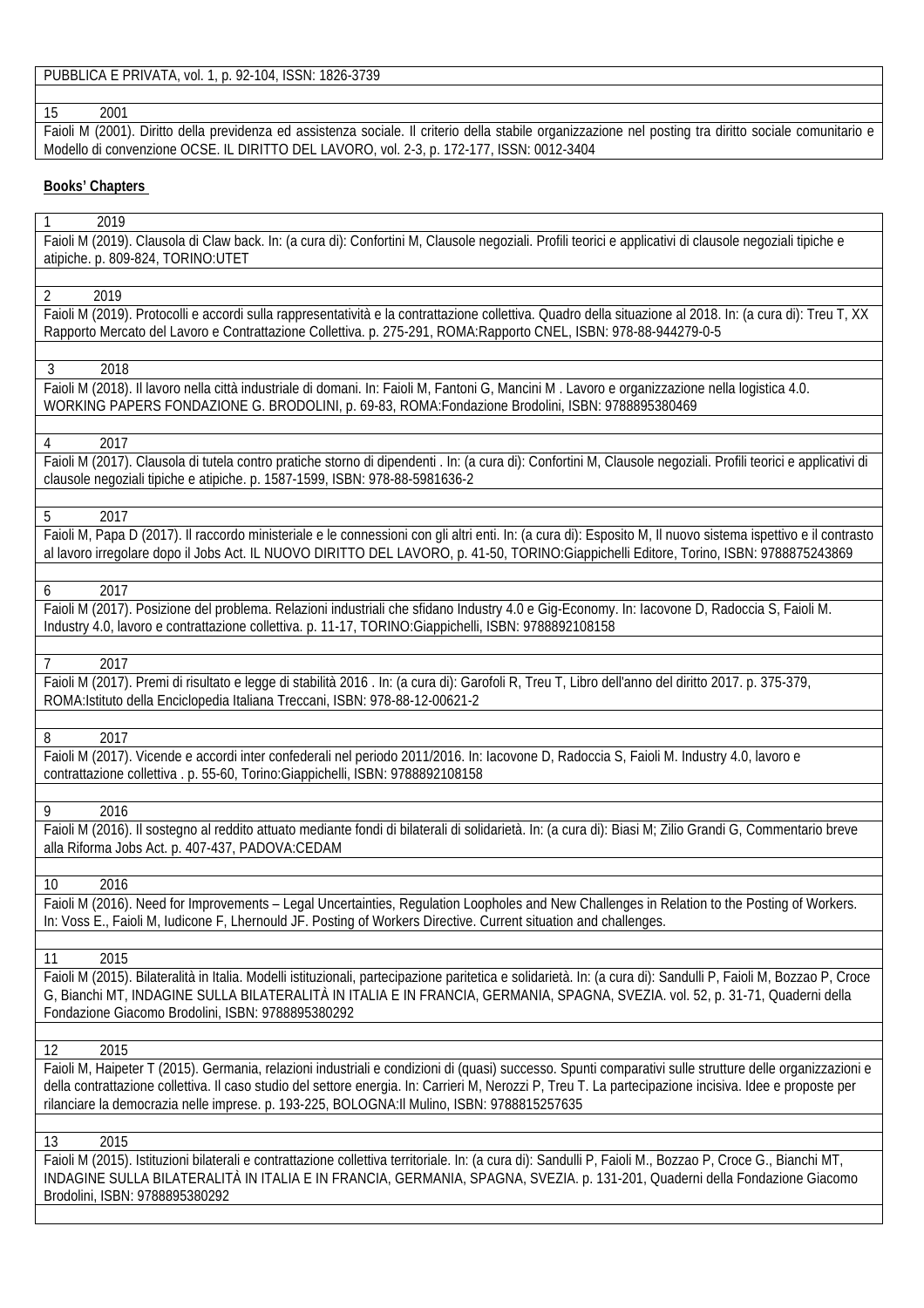| 14<br>2015                                                                                                                                                        |
|-------------------------------------------------------------------------------------------------------------------------------------------------------------------|
| Faioli M (2015). Proposte su un welfare privato per la famiglia. Indagine sulle dinamiche europee e italiane. In: Faioli M, Rebuzzini L. CONCILIARE               |
| VITA E LAVORO: VERSO UN WELFARE PLURALE. p. 19-49, ROMA:Fondazione Giacomo Brodolini, ISBN: 9788895380254                                                         |
|                                                                                                                                                                   |
| 2015<br>15                                                                                                                                                        |
| Faioli M (2015). Semplificazioni, DURC, sanzioni e procedure. In: Garofoli R., Treu T Treccani Il libro dell'anno del diritto 2015. p. 362-367,                   |
| ROMA: Istituto della Enciclopedia Italiana Treccani, ISBN: 978-88-12-00528-4                                                                                      |
|                                                                                                                                                                   |
| 2014<br>16                                                                                                                                                        |
| Faioli M (2014). La promozione dell'occupazione. Ulteriori disposizioni in materia di occupazione. In: Treu T., Amoroso A., Giubboni S Treccani. Il               |
| libro dell'anno del diritto 2014. p. 373-377, ROMA: Istituto della Enciclopedia Italiana Treccani, ISBN: 978-88-12-00324-2                                        |
|                                                                                                                                                                   |
| 17<br>2013                                                                                                                                                        |
| Faioli M (2013). I lavoratori cd. esodati: le forme di tutela. In: (a cura di): Treu T., Garofoli R., Treccani - Il libro dell'anno del diritto 2013. p. 414-417, |
| ROMA: Istituto della Enciclopedia Italiana Treccani                                                                                                               |
|                                                                                                                                                                   |
| 18<br>2013                                                                                                                                                        |
| Faioli M (2013). L'obbligazione contributiva. In: (a cura di): Cinelli M., Ferraro G., Mazzotta O., Il nuovo mercato del lavoro. Dalla Riforma Fornero            |
| alla legge di stabilità 2013. p. 572-581, TORINO:Giappichelli, ISBN: 9788875242404                                                                                |
|                                                                                                                                                                   |
| 19<br>2013                                                                                                                                                        |
| Faioli M (2013). La contrattazione interconfederale. In: (a cura di): Mascini M, L'Annuario del lavoro. p. 77-86                                                  |
|                                                                                                                                                                   |
| 2013<br>20                                                                                                                                                        |
|                                                                                                                                                                   |
| Faioli M (2013). Welfare privato in Europa. Casi studio e comparazione. In: (a cura di): Treu T, Welfare aziendale. Migliorare la produttività e il               |
| benessere dei dipendenti. p. 189-209, MILANO:IPSOA, ISBN: 9788821744907                                                                                           |
|                                                                                                                                                                   |
| 2011<br>21                                                                                                                                                        |
| Faioli M (2011). A Social Dimension for Transatlantic Economic Relations. In: BLANPAIN R Rethinking Corporate Governance. From Shareholder                        |
| Value to Stakeholder Value. p. 257-270, Kluwer Law International, ISBN: 978-90-411-3450-9                                                                         |
|                                                                                                                                                                   |
| 22<br>2011                                                                                                                                                        |
| Faioli M (2011). Attualità e dibattito in tema di costo del lavoro, retribuzione e politiche dei redditi. In: SANDULLI P., PANDOLFO A., FAIOLI M                  |
| Bilateralità, lavoro e turismo. p. 100-136, ISBN: 9788834819074                                                                                                   |
|                                                                                                                                                                   |
| 2011<br>23                                                                                                                                                        |
| Faioli M, Ales E, Gaeta L, Orlandini G (2011). Collective action in Italy: conceptualising the right to strike. In: BUCKER A., WARNECK W                          |
| Reconciling Fundamental Social Rights and Economic Freedoms after Viking, Laval and Ruffert. p. 119-158, NOMOS, ISBN: 9783832959876                               |
|                                                                                                                                                                   |
| 2011<br>24                                                                                                                                                        |
| Faioli M (2011). Equivoci sull'accostamento tra pensione e retribuzione nel pubblico impiego: nessun dubbio nella Corte di giustizia?. In: AAVV. (a               |
| cura di): AAVV, Studi in onore di Tiziano Treu. vol. III, p. 1339-1352, NAPOLI:Jovene Editore, ISBN: 978-88-243-2048-1                                            |
|                                                                                                                                                                   |
| 25<br>2010                                                                                                                                                        |
| Faioli M (2010). Riflessioni in tema di organizzazione ed azione dell'ente bilaterale nel mercato del lavoro. In: (a cura di): Faioli M, Indagine sulla           |
| bilateralità nel terziario. TORINO:Giappichelli, ISBN: 9788834800478                                                                                              |
|                                                                                                                                                                   |
| 26<br>2008                                                                                                                                                        |
| Faioli M (2008). Sull'inadempimento dell'obbligazione contributiva nella previdenza complementare. Tutele degli aderenti e applicazione di                        |
| discipline comunitarie. In: PANDOLFO A. SGROI A. FONZO F. La contribuzione previdenziale. p. 477-524                                                              |
|                                                                                                                                                                   |
| 2006<br>27                                                                                                                                                        |
| Faioli M (2006). Sulla tutela previdenziale dei lavoratori migranti. In: DELLA VALLE E., PERRONE L., SACCHETTO C., UCKMAR V La mobilità                           |
| transnazionale del lavoratore dipendente: profili tributari. p. 1-40                                                                                              |
|                                                                                                                                                                   |
| 2005<br>28                                                                                                                                                        |
| Faioli M (2005). Il ruolo delle cooperative sociali e l'inserimento lavorativo dei lavoratori svantaggiati. In: MAGNANI M. VARESI P. A                            |
| Organizzazione del mercato del lavoro e tipologie contrattuali. p. 200-211                                                                                        |
|                                                                                                                                                                   |
|                                                                                                                                                                   |

# **Law Dictionary/Encyclopedia**